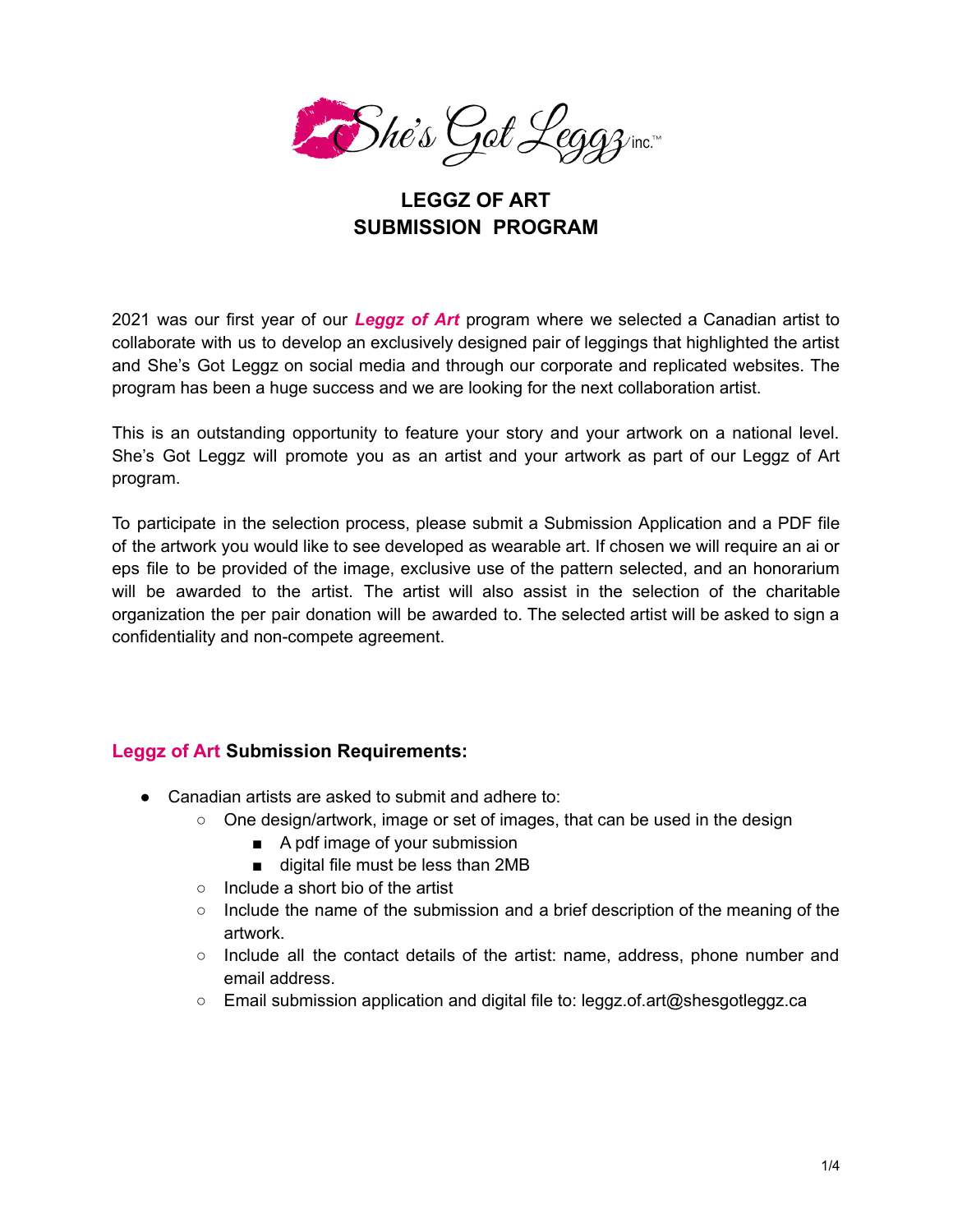### **Artists Guidelines:**

- You must be the original creator of the art and image files that you submit to the competition. Your art must be your own original concept and not a copy of anyone else's copyrighted material. If your image infringes upon another's copyright it will be disqualified. Upon submitting to the Leggz of Art program you are solely responsible for any infringement of copyrighted material. She's Got Leggz inc will not be held responsible for any copyright infringement.
- The pattern/collection must be suitable for a repeatable fabric application. The nature of the legging is a tapered leg, and the left and right leg pattern does not align.
- Gradient shading is not suitable, such as found in watercolour artwork.
- All fully completed submissions will be considered. The selected artist will be contacted directly by **October 15, 2022** to finalize contract details.
- The selected artist must agree to be interviewed regarding the story behind the artwork for use on social media and in the manner chosen by She's Got Leggz or it's representative.
- This program is not open to employees of, or independent Stylists for She's Got Leggz inc.
- Designs not selected will be returned to the artist who submitted the application for consideration.
- Submission Application and Digital File can be submitted to She's Got Leggz via
	- email to: **Leggz.Of.Art@ShesGotLeggz.ca** and
	- must be received no later than **11:59pm ET, September 30, 2022**.
- Artwork chosen cannot be used during a one-year term for any other purpose unless specifically approved by She's Got Leggz inc.
- Artist chosen will transfer the image to a digital formatted ai or eps file for use by the designer.
- Artist chosen will agree not to enter into any competing clothing design or manufacturing agreement during the one-year term.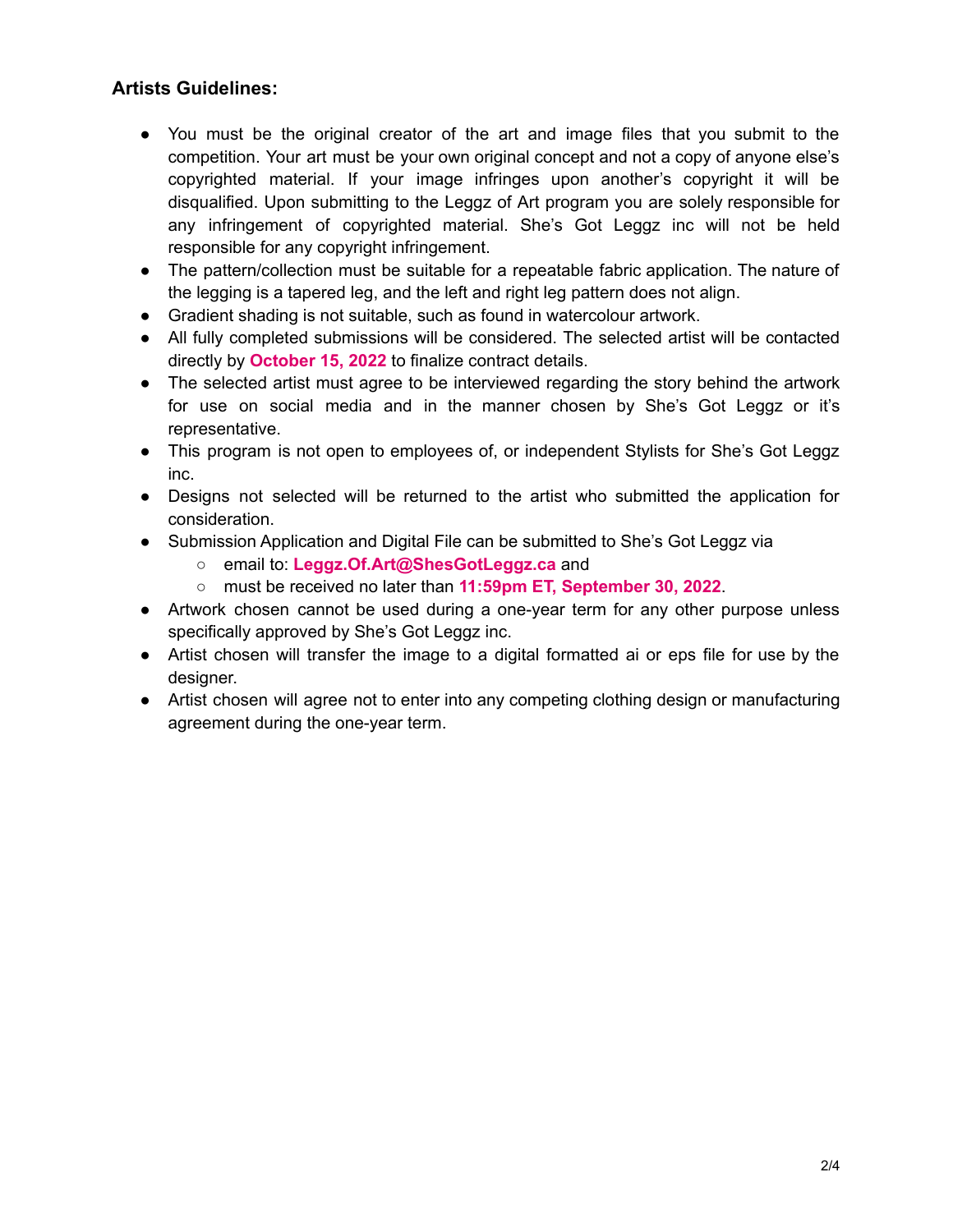

## **Leggz of Art Submission Application**

| <b>Your Full Name</b>             |                    |
|-----------------------------------|--------------------|
| <b>Original Artistic Medium</b>   |                    |
| <b>Name of Artwork(s)</b>         |                    |
| <b>Description of Artwork(s)</b>  |                    |
| <b>Street Address</b>             |                    |
| <b>City</b>                       |                    |
| <b>Province &amp; Postal Code</b> |                    |
| <b>Phone (Home/Business)</b>      | $1 -$              |
| <b>Phone (Cell)</b>               | $1 -$              |
| Email                             |                    |
| Website                           | WWW.               |
| <b>FB</b> site                    | www.facebook.com/  |
| <b>IG site</b>                    | www.instagram.com/ |

#### **BY SIGNING BELOW you agree to:**

You are the original creator of the art and image files that you submit to the Leggz of Art Program. Your art must be your own original concept and not a copy of anyone else's copyrighted material. If your image infringes upon another's copyright it will be disqualified. Upon submitting to the Leggz of Art program you are solely responsible for any infringement of copyrighted material. She's Got Leggz inc. will not be held responsible for any copyright infringement.

You have read the Requirements and Guidelines listed above and are in compliance with all items.